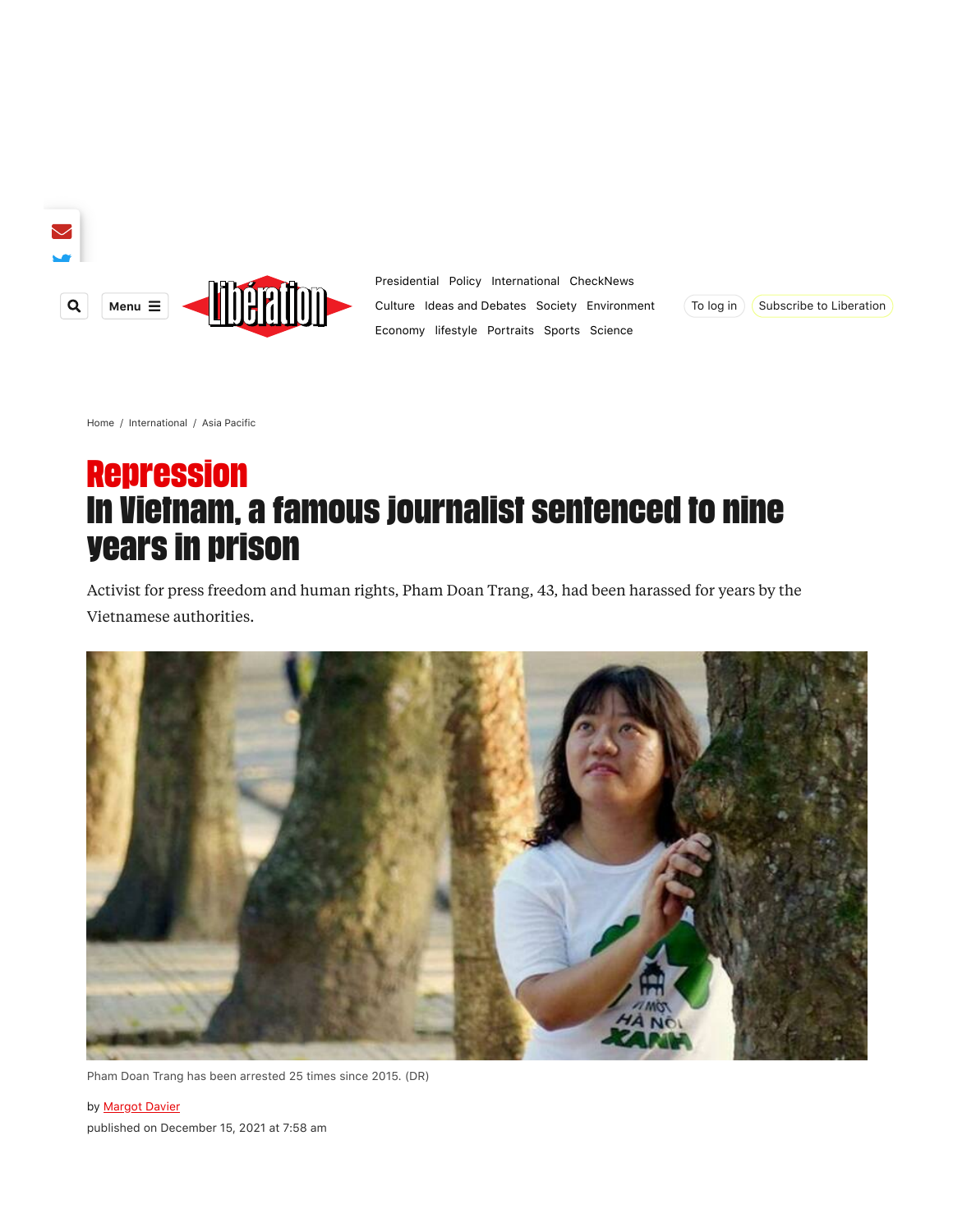*"Just in case I'm imprisoned,* blogger Pham Doan Trang wrote in 2019, *I don't want freedom for myself alone: it's too easy. I want something bigger: freedom for Vietnam."* The 43-year-old journalist and activist knew she had been in the crosshairs of the authorities of her country for many years. On Tuesday, she was sentenced to nine years in prison by a court in Hanoi, accused among other things of *"disseminating propaganda against the socialist republic of Vietnam".*

According to judge Chu Phung Ngoc, she displayed *"behaviour dangerous to society",* with *"the intention of violating the socialist regime".* As a result, she had to be *"severely punished".* According to the documents provided by the prosecution, the government accuses Pham Doan Trang of having illegally stored and disseminated several reports, one concerning an ecological disaster, another on freedom of religion in Vietnam, and the third on the human rights situation. The Vietnamese state also disapproves of his participation in a round table for the Vietnamese edition of the BBC and an interview with Radio Free Asia Vietnam.

"Prolific blogger Pham Doan Trang is facing harsh government retaliation for a decade spent advocating for free speech, press freedom and human rights. By pursuing it, the Vietnamese authorities are showing how much they *fear critical and popular voices,"* Phil Robertson, deputy Asia director at Human Rights Watch, said in a statement.

## **Stopped 25 times**

The sentence pronounced against Pham Doan Trang closes years of commitment, but above all years of persecution on the part of the Vietnamese regime. Her career as a journalist began in state media, which she quickly left to take part in peaceful protests against government policies. Her first arrest dates back to 2009, when she was detained for nine days, on *"national security" grounds.* She then finds herself under house arrest.

During her hearing, Pham Doan Trang said she had been arrested 25 times since 2015, and *"terrorized"* by the police. In fact, in April 2015, she took part in a pro-environmental demonstration in Hanoi and found herself injured by the security forces. The following year, US [President](https://www.liberation.fr/planete/2016/05/24/obama-au-vietnam-au-nom-de-la-democratie-et-des-contrats_1454755/) Barack Obama, visiting Hanoi, invited him to join a gathering of activists. The police arrest him and prevent him from attending. The same year, she wrote many times about one of the worst ecological disasters in Vietnam: a spill of toxic products that had caused

the death of several tons of fish. In November 2017, she was arrested for having met with a delegation from the European Union.